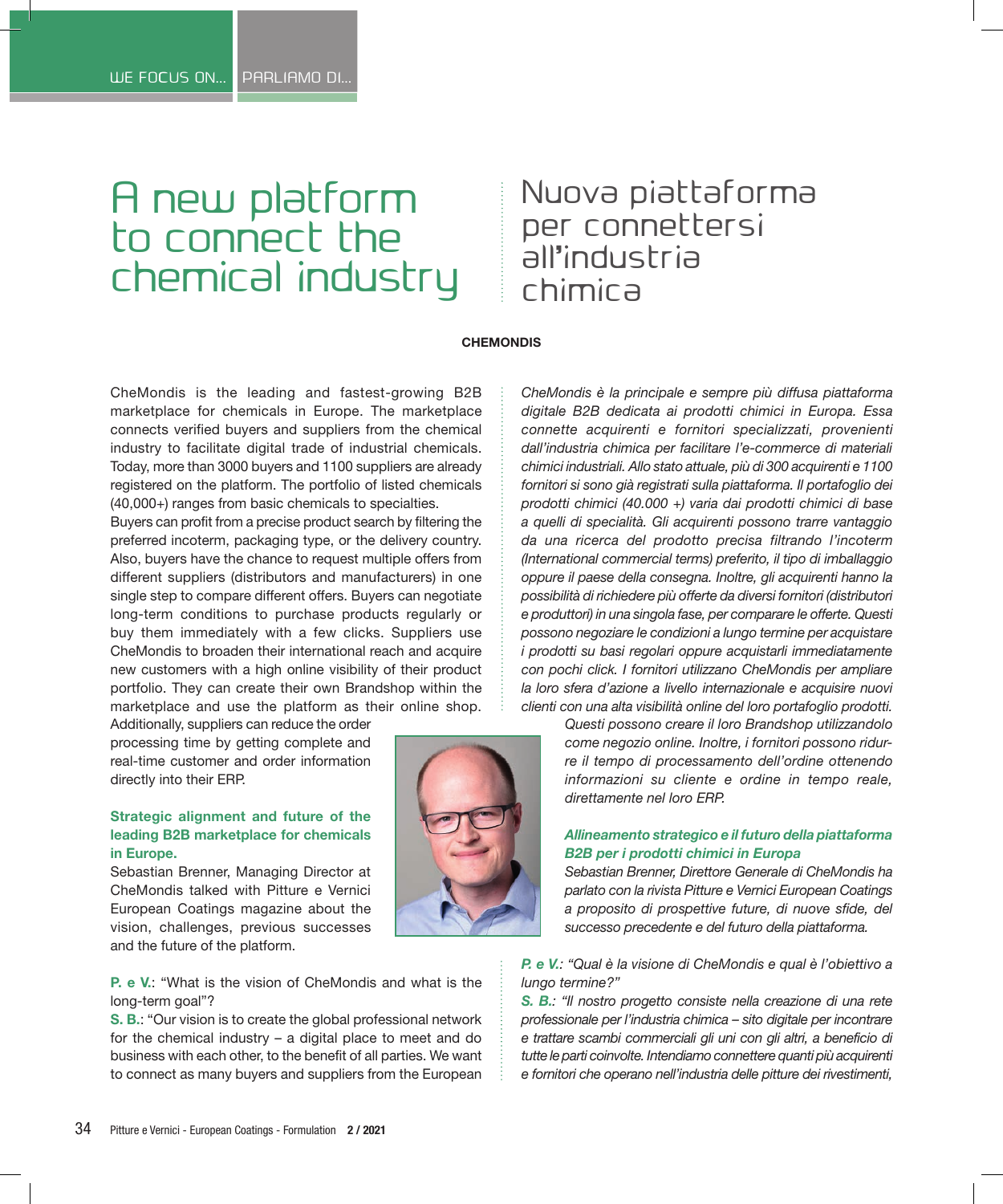paints and coatings, as well as adhesives and sealants industry as possible. We do not make a difference here if you are small or large, manufacturer or distributor. Also, we are organizing digital events with networking opportunities to bring our customers together also beyond pure business. An example is our Paints & Coatings Summit, the next will take place on March 11th."

**P. e V.**:"Where do you see the biggest challenges along the way?"

**S. B.**: "The chemical industry is one of the least digitized industries with a large share of business still happening offline. At the same time the market is highly fragmented. We uniquely combine tech and chemical know-how in our team to convince as many players of the industry along with us of the benefits of an online marketing and sales channel".

**P. e V.**: "Are there any competitive platforms which offer a comparable benefit to customers"?

**S. B.**: "We are proud to say that we are the fastest growing chemical marketplace in Europe. Of course, there are other online offers for chemicals, and we see a lot of movement in *degli adesivi e dei sigillanti in Europa. Non facciamo differenza fra le dimensioni aziendali, fra produttore e distributore. Inoltre organizziamo eventi online con opportunità di networking per collegare la nostra clientela, al di là del semplice lavoro commerciale. Un esempio è fornito dal nostro Paints & Coatings Summit, la cui nuova edizione si terrà l'11 marzo prossimo".*

*P. e V.: "In quale ambito individuate le principali sfide lungo il percorso?"*

*S. B.: "L'industria chimica è una delle meno digitalizzate in cui la maggior parte del lavoro commerciale ha luogo offline. Nello stesso tempo il mercato è altamente frammentato. Nel nostro team associamo in modo esclusivo l'hi-tech al knowhow del mondo della chimica per convincere un numero quanto più elevato possibile di protagonisti dell'industria dei vantaggi offerti dal marketing online e dai canali di vendita".*

*P. e V.: "Esistono piattaforme competitive che offrono alla clientela un vantaggio comparabile?"*

*S. B.: "Siamo orgogliosi di affermare che la nostra piattaforma di prodotti chimici è quella a più alto tasso di crescita in Europa. Naturalmente esistono altre offerte online di prodotti*